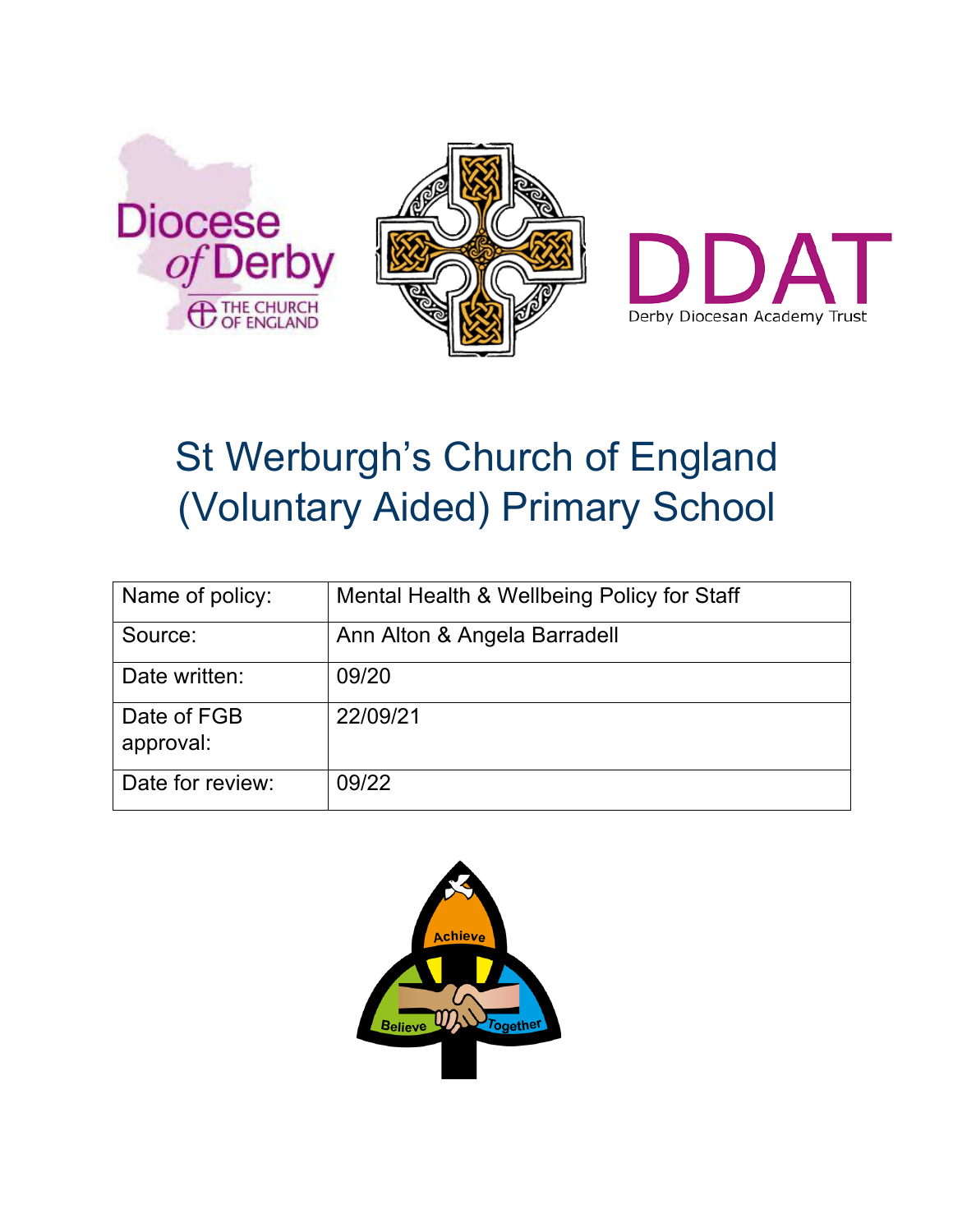# **Mental Health & Well Being Policy for Staff**

## **Policy Statement**

*Mental health is a state of well-being in which every individual realises his or her own potential, can cope with the normal stresses of life, can work productively and fruitfully, and is able to make a contribution to her or his community. (World Health Organization)* 

In our school our Christian vision shapes all we do. Our school vision is at the heart of our school: We want everyone to be the best person that they can possibly be and to know that they have a valuable place in God's world. This vision includes our staff

### **Scope**

This document describes the school's approach to promoting positive mental health and wellbeing.

The policy aims to:

- Promote positive mental health and wellbeing in all staff
- Increase understanding and awareness of common mental health issues see appendix 1
- Ensure staff know the early warning signs of poor mental health and realise that they have a responsibility to manage their own mental health and well being appendix 2
- Provide support to staff working with young people with mental health and wellbeing issues and the impact this might have on staffs' mental health and wellbeing
- Provide support to staff suffering mental ill health

### **Lead Members of Staff**

Whilst all staff have a responsibility to promote the mental health of pupils. Staff with a specific, relevant remit include:

Mrs Ann Alton - Safeguarding Officer Mrs Angela Barradell - Mental Health and Emotional Wellbeing Lead and Learning Mentor/Deputy Safeguarding Lead Mrs Janice Pearce - Lead First Aider Mrs Ann Alton – Continuous Professional Development Lead Mrs Rachael Birch – School Business Manager

Mrs Sara Krohl – Mental Health Governor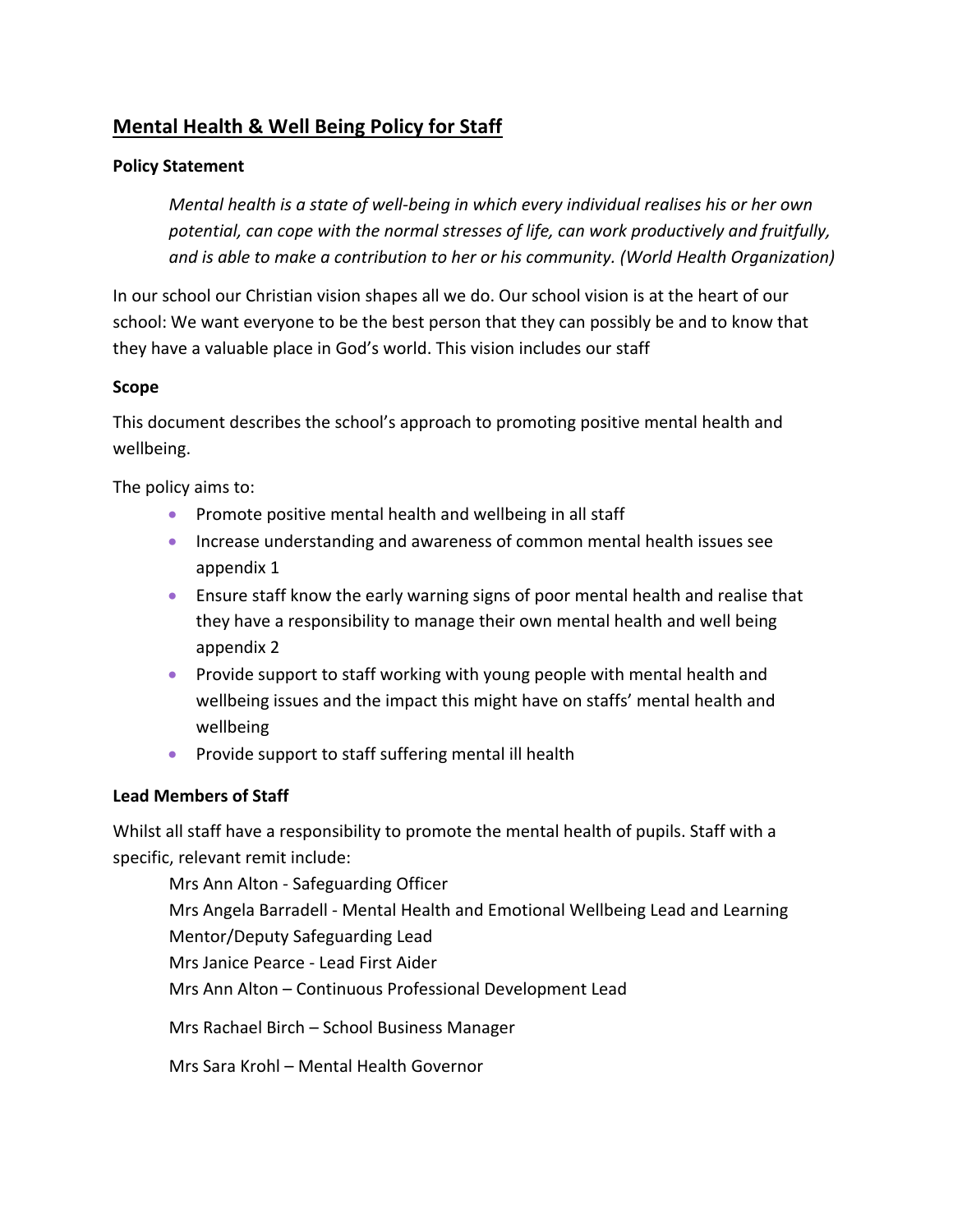The head teacher will:

- Provide training on mental health and well being
- Sign post staff appropriately to support services
- Refer to occupational health if needed
- Make reasonable adjustments if these are consistent with the needs of the school
- Recognise pinch points in the school year and assist staff to manage their time
- Arrange debriefing/support sessions for all staff working in classes with pupils who have complex medical needs/challenging behavioural needs with Angela Barradell
- Arrange debriefing/counselling with a trained professional for all staff involved in a significant incident

As staff we will seek to keep in mind the mental health and wellbeing of our colleagues by:

- Checking out with each other if everyone is ok or needing assistance- teams should support each other
- Keeping in mind the protocols agreed in each team re emailing and texting
- Realising that everyone makes mistakes, learn from them and move on
- Work together as a team- there is no I in team
- Organising events for staff to come together informally

Any member of staff who is concerned about their mental health should:

- Initially seek support from a member of their team/trusted colleague to see if any advice/adjustments can be made within the team to support them
- Talk to the head teacher to let them know what difficulties you are experiencing. The head will look for ways to support you
- If symptoms persist visit your doctor
- It may be that school wish to refer you to Occupational Health (OH). This is a supportive measure. OH suggest reasonable adjustments that can be made to support individuals. After the report is received the head teacher will endeavour to action any reasonable adjustments but please be advised that recommendations from occupational health are merely advisory.
- You may be asked to attend wellness meetings. You may bring a friend to support you at these meetings. These meetings are to provide further support
- Should your mental health reach the point that you need to go off sick you will be managed by the absence procedure.